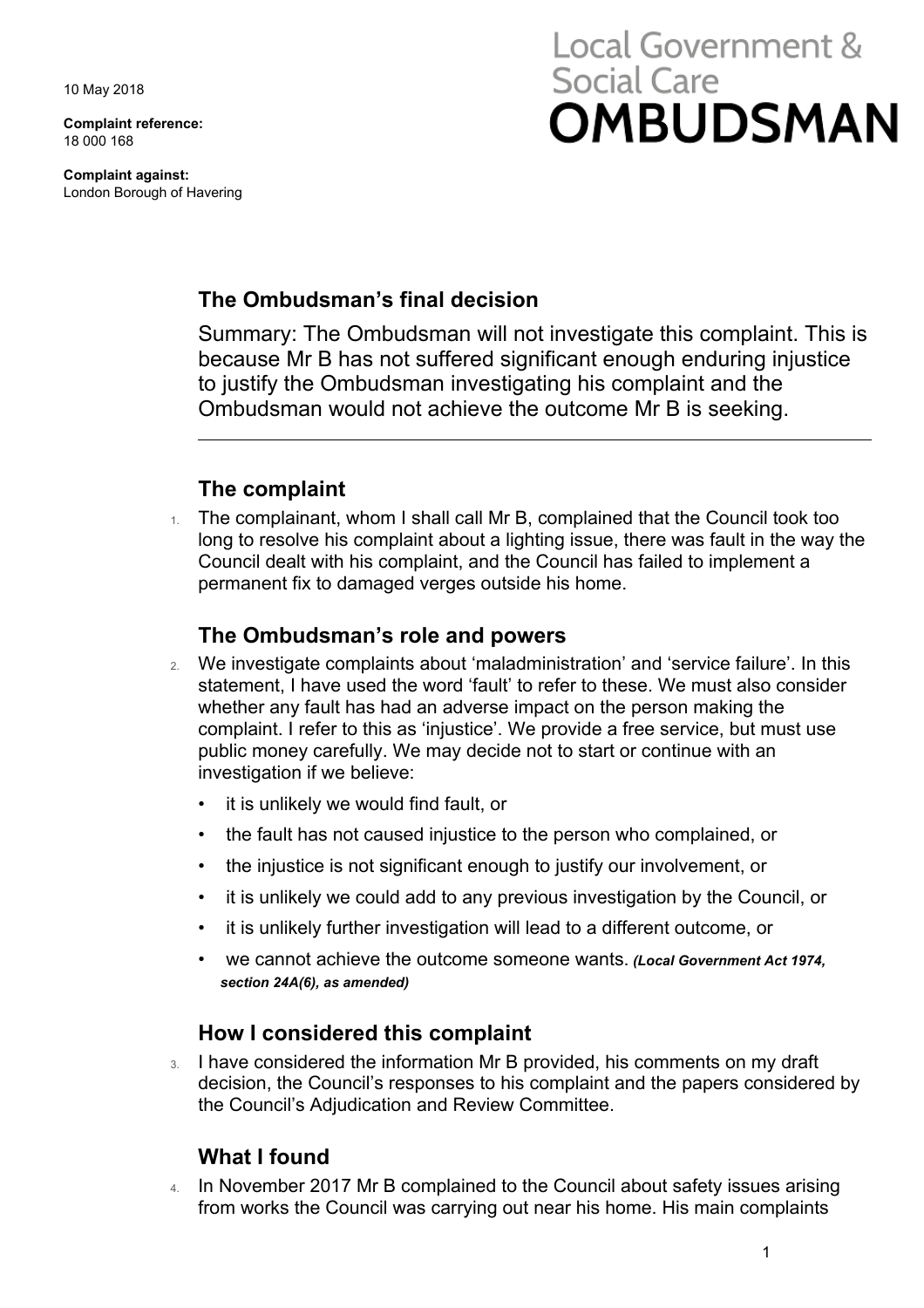switch on the street lights, for a site visit and to put right the verge problem. were that the street lights at either end of a bridge were switched off, leaving an unlit obstruction on the highway, and the verge outside his home had been damaged by the vehicles being used for the roadworks. He asked the Council to

- 5. In its initial response to Mr B's complaint the Council said the two lighting units on the bridge were inaccessible to its contractors.
- Council deliberately obfuscated his original complaint, it ignored material facts 6. Mr B has criticised the way the Council dealt with his complaint. He says the and brought in third parties when this was not relevant. He says no-one at the Council did a site visit to check what could be done. He escalated his complaint to stage 2 of the complaint process.
- $7.$  The Council responded to Mr B's complaint in early February 2018. The Council accepted it had taken a considerable time to repair the lighting but said that was due to fault by a third party. The Council said three lighting columns were working and work to a fourth column was due to take place on the following day. The Council said it had arranged the re-seeding of the verge in January 2018. The Council upheld Mr B's complaint about fault in its complaint-handling and apologised for any delay this may have caused.
- 8. Mr B's view is, had the Council spoken to a resident about access, the lighting problem could have been resolved before Christmas 2017 without involving a third party.
- working since February 2016. In the papers prepared for the Corporate officer said the Council had not repaired it due to access difficulties. The Council The Council was able to carry out a repair to the lighting column when it found out According to the Council's records, one of the lighting columns had not been Complaints Member Review Panel's consideration of the complaint, a council did not treat the repair as a priority because a nearby light had still been working. a resident had removed a fence which had prevented access.
- 10. The Review Panel's opinion was it should not uphold Mr B's view. Its view was the Council had addressed the issues Mr B had raised at stage 1 and 2 of the complaint process.
- 11. Mr B says the lighting issue caused him serious concerns about his safety over the dark winter period. He has spent a significant amount of time pursuing his concerns with the Council and on his complaint. He told us the verge damage on both sides at the front of his property is unsightly and it reduces the desirability of the area.
- done more in the early investigation stages to implement a lighting fix and remove 12. Mr B wants the Ombudsman to uphold his complaint that the Council could have the serious safety issue. He wants the Council to amend its process so that, when it receives a report of a safety issue, it visits the site immediately without allowing the best part of two months to pass. He wants the Council to implement a permanent fix to remedy the damage to the verges.
- enduring injustice to justify the Ombudsman investigating his complaint. The no obligation on the Council to carry out the additional work to the verges Mr B 13. The Ombudsman investigates complaints of injustice caused by fault by a council. While Mr B was understandably anxious about his safety and has put significant efforts in to pursuing his complaint, he has not suffered significant enough Council has fixed the lighting and arranged the re-seeding of the verge. There is has requested. The Ombudsman would not recommend to the Council that it

 $\overline{a}$